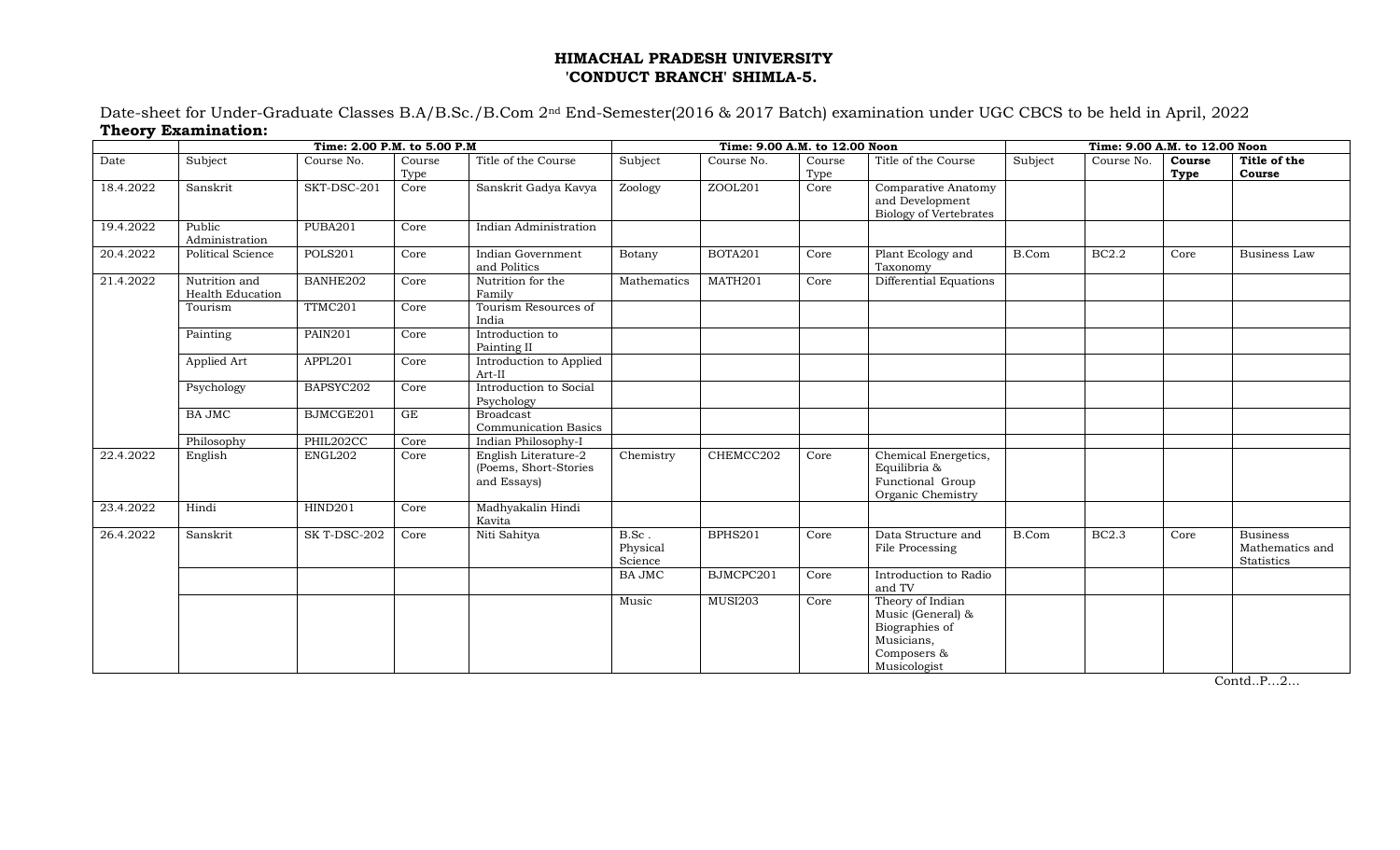|           | Time: 2.00 P.M. to 5.00 P.M |                                              |                    |                                                                                               | Time: 9.00 A.M. to 12.00 Noon |                | Time: 9.00 A.M. to 12.00 Noon |                                                                 |         |            |                |                        |
|-----------|-----------------------------|----------------------------------------------|--------------------|-----------------------------------------------------------------------------------------------|-------------------------------|----------------|-------------------------------|-----------------------------------------------------------------|---------|------------|----------------|------------------------|
| Date      | Subject                     | Course No.                                   | Course<br>Type     | Title of the Course                                                                           | Subject                       | Course No.     | Course<br>Type                | Title of the Course                                             | Subject | Course No. | Course<br>Type | Title of the<br>Course |
| 27.4.2022 | Geography                   | GEOGP202CC                                   | Core               | Human Geography<br>(Common with<br>B.Sc'Hons<br>GEOGH203CC old<br>code and 201CC New<br>code) | Physics                       | <b>PHYS201</b> | Core                          | Electricity and<br>Magnetism<br>/Electricity<br>Magnetism & EMT |         |            |                |                        |
| 28.4.2022 | English                     | ENGL203                                      | AECC               | Writing Skills<br>(Common for all)                                                            |                               |                |                               |                                                                 |         |            |                |                        |
| 29.4.2022 | Computer<br>Application     | BACS201                                      | Core               | Data Base<br>Management System                                                                | Economics                     | ECON202        | Core                          | Principles of<br>Microeconomics-II                              |         |            |                |                        |
|           | Physical<br>Education       | <b>PED201</b>                                | Core               | Olympic Movement<br>and Organisation of<br>Tournaments                                        | Geology                       | GEOL-201       | Core                          | Crystallography and<br>Mineralogy                               |         |            |                |                        |
| 30.4.2022 | Sociology                   | SOCL201                                      | Core               | Sociology of India                                                                            | History                       | <b>HIST102</b> | Core                          | History of India from<br>C.300 to 1206                          |         |            |                |                        |
| 02.5.2022 | Sanskrit                    | SKT-AECC-<br>211                             | <b>AECC</b>        | Vyakaran aur Anuvad<br>(Common for all)                                                       |                               |                |                               |                                                                 |         |            |                |                        |
| 04.5.2022 | Hindi                       | <b>HIND202</b>                               | <b>AECC</b>        | Hindi Bhasha aur<br>Samprekshan<br>(Common for all)                                           |                               |                |                               |                                                                 |         |            |                |                        |
| 07.5.2022 | Hindi                       | HIND200(old<br>Code)/<br>HIND300(New<br>Code | Core/<br>Compulsor | Prayojanmulak Hindi                                                                           |                               |                |                               |                                                                 |         |            |                |                        |
| 09.5.2022 | English                     | ENGL201                                      | Compulsory         | English-II (Essays,<br>Poetry and Grammar)                                                    |                               |                |                               |                                                                 |         |            |                |                        |

Dated: Shimla-5, the 11.4.2022

**Note**: **The Date for the Environment Science paper Course No. ENVS2AECC02 will be issued separately in due course of time.**

Sd/- Sd/-

Deputy Registrar (Conduct) Controller of Examinations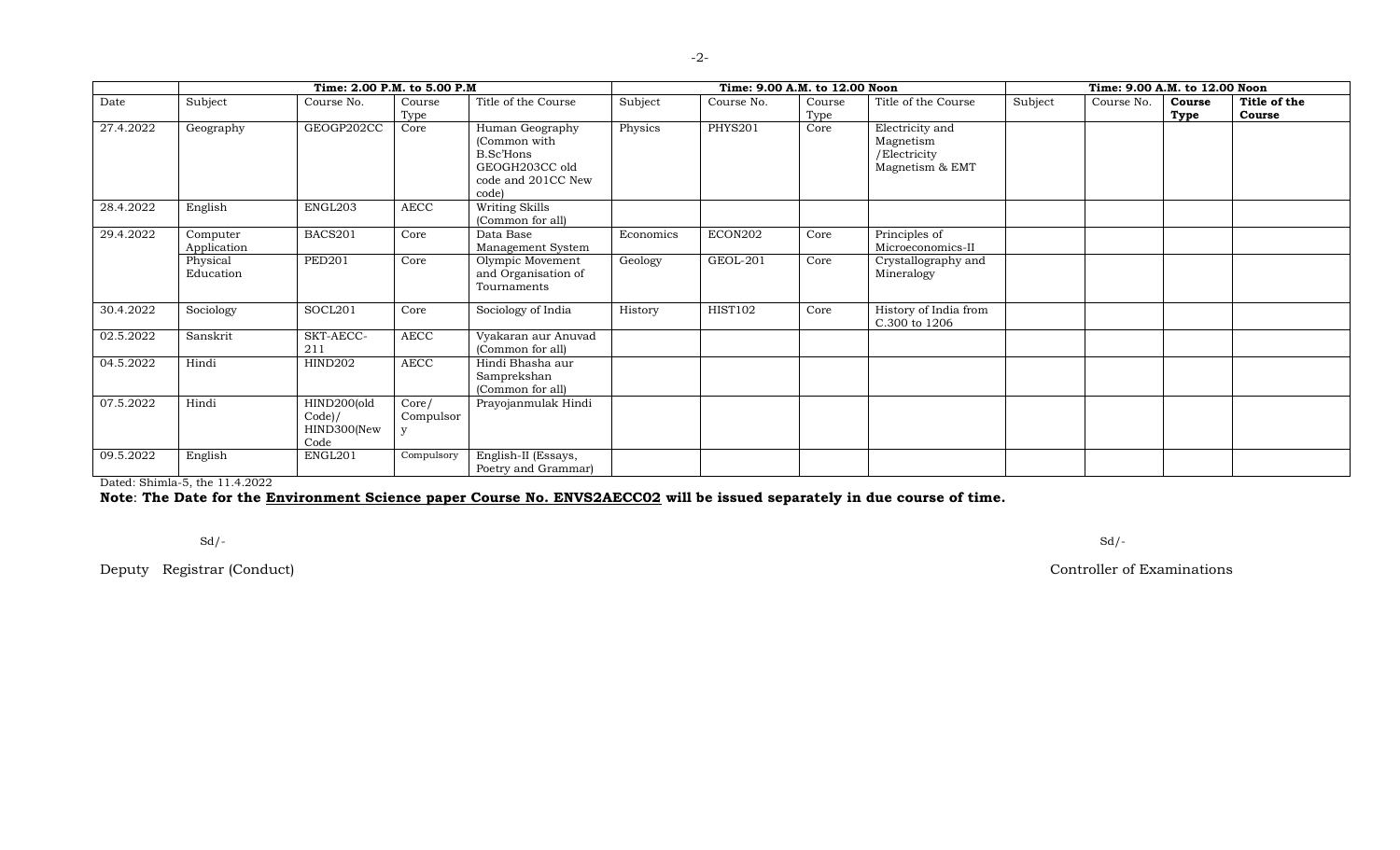## **HIMACHAL PRADESH UNIVERSITY 'CONDUCT BRANCH' SHIMLA-5.**

Date-sheet for Under-Graduate Classes B.A/B.Sc./B.Com 4th End-Semester(2016 & 2017 Batch) examination under UGC CBCS to be held in April, 2022

| <b>Theory Examination:</b> |                                    |                         |                               |                                                                                              |                            |                 |                              |                                                                                       |                             |               |                |                                                    |  |
|----------------------------|------------------------------------|-------------------------|-------------------------------|----------------------------------------------------------------------------------------------|----------------------------|-----------------|------------------------------|---------------------------------------------------------------------------------------|-----------------------------|---------------|----------------|----------------------------------------------------|--|
|                            |                                    |                         | Time: 9.00 A.M. to 12.00 Noon |                                                                                              |                            |                 | Time: 2.00 P.M. to 5.00 P.M. |                                                                                       | Time: 2.00 P.M. to 5.00 P.M |               |                |                                                    |  |
| Date                       | Subject                            | Course No.              | <b>Course Type</b>            | <b>Title of the Course</b>                                                                   | Subject                    | Course No.      | Course<br>Type               | <b>Title of the Course</b>                                                            | <b>Subject</b>              | Course No.    | Course<br>Type | Title of the<br>Course                             |  |
| 18.4.2022                  | Apparel Design<br>and Construction | <b>BAADC 405</b>        | (Core)                        | Fashion Studies and<br>Design Development                                                    | English                    | <b>ENGL 402</b> | (Core)                       | Literacy Cross Currents<br>: (Modern Indian<br>Literature Poems and<br>Short Stories) |                             |               |                |                                                    |  |
|                            | Nutrition and<br>Health Education  | <b>BANHE 405</b>        | (Core)                        | <b>Public Health Nutrition</b>                                                               |                            |                 |                              |                                                                                       |                             |               |                |                                                    |  |
|                            | Sculpture                          | SCUL <sub>401</sub>     | Core                          | Introduction to early<br>Indian Contemporary<br>Sculptor's                                   |                            |                 |                              |                                                                                       |                             |               |                |                                                    |  |
|                            | Dance                              | <b>DANC 407</b>         | (Core)                        | Fundamental<br>Technicalities of Dance                                                       |                            |                 |                              |                                                                                       |                             |               |                |                                                    |  |
|                            | Applied Art                        | APPL 401                | (Core)                        | <b>Advertising Business</b><br>Communication and<br>Marketing                                |                            |                 |                              |                                                                                       |                             |               |                |                                                    |  |
|                            | Tourism                            | TTMC 401                | (Core)                        | Tourism Organizations<br>& Associations                                                      |                            |                 |                              |                                                                                       |                             |               |                |                                                    |  |
| 19.4.2022                  | Political Science                  | <b>POLS 401</b>         | (Core)                        | Introduction to<br><b>International Relations</b>                                            | Physics                    | <b>PHYS 401</b> | (Core)                       | Waves & Optics                                                                        | B.Com                       | BC 4.2        | Core           | Corporate<br>Accounting                            |  |
|                            |                                    |                         |                               |                                                                                              | Zoology                    | ZOOL 401        | (Core)                       | Genetics and<br><b>Evolutionary Biology</b>                                           |                             |               |                |                                                    |  |
| 20.4.2022                  | Sociology                          | <b>SOCL 401</b>         | (Core)                        | Methods of Sociological<br>Enquiry                                                           |                            |                 |                              |                                                                                       |                             |               |                |                                                    |  |
| 21.4.2022                  | Hindi                              | <b>HIND400</b>          | (Compulsory                   | Anivarya Hindi 'Rachna<br>Puni'                                                              |                            |                 |                              |                                                                                       |                             |               |                |                                                    |  |
| 22.4.2022                  | History                            | <b>HIST 104</b>         | (Core)                        | History of India from<br>1707-1950                                                           |                            |                 |                              |                                                                                       |                             |               |                |                                                    |  |
| 23.4.2022                  | English                            | <b>ENGL 403</b>         | AEEC/SEC                      | Translation Studies and<br>Principles of Translation<br>Common with (ENGL<br>404 H AEEC/SEC) |                            |                 |                              |                                                                                       | <b>B.Com</b>                | BC 4.3        | Core           | Cost Accounting<br>(Common with<br><b>BCH 4.1)</b> |  |
| 25.4.2022                  | Geography                          | GEOGP 404<br>CC         | (Core)                        | Environmental<br>Geography(Common<br>with GEOGH402CC)                                        | Chemistry                  | CHEM CC<br>404  | (Core)                       | Coordination Chemistry,<br>States of Matter &<br><b>Chemical Kinetics</b>             |                             |               |                |                                                    |  |
| 26.4.2022                  | Hindi                              | HIND401                 | (Core)                        | Hindi Gadya Sahitya                                                                          | Botany                     | <b>BOTA 401</b> | (Core)                       | Plant Physiology and<br>Metabolism                                                    |                             |               |                |                                                    |  |
|                            |                                    |                         |                               |                                                                                              | Mathematic<br>$\mathbf{s}$ | <b>MATH 401</b> | (Core)                       | Algebra                                                                               |                             |               |                |                                                    |  |
| 27.4.2022                  | Sanskrit                           | <b>SKT DSC-</b><br>401  | (Core)                        | Sanskrit Vyakaran                                                                            |                            |                 |                              |                                                                                       |                             |               |                |                                                    |  |
| 28.4.2022                  | Public<br>Administration           | <b>PUBA 401</b>         | (Core)                        | Development<br>Administration                                                                | Geology                    | GEOL-401        | (Core)                       | Stratigraphy and<br>Palaeontology                                                     | B.Com                       | <b>BC</b> 4.4 | <b>SEC</b>     | E-Commerce                                         |  |
| 29.4.2022                  | Sanskrit                           | <b>SKT-AEEC-</b><br>403 | (AEEC/SEC)                    | Pantanjal Yogsutra                                                                           |                            |                 |                              |                                                                                       |                             |               |                |                                                    |  |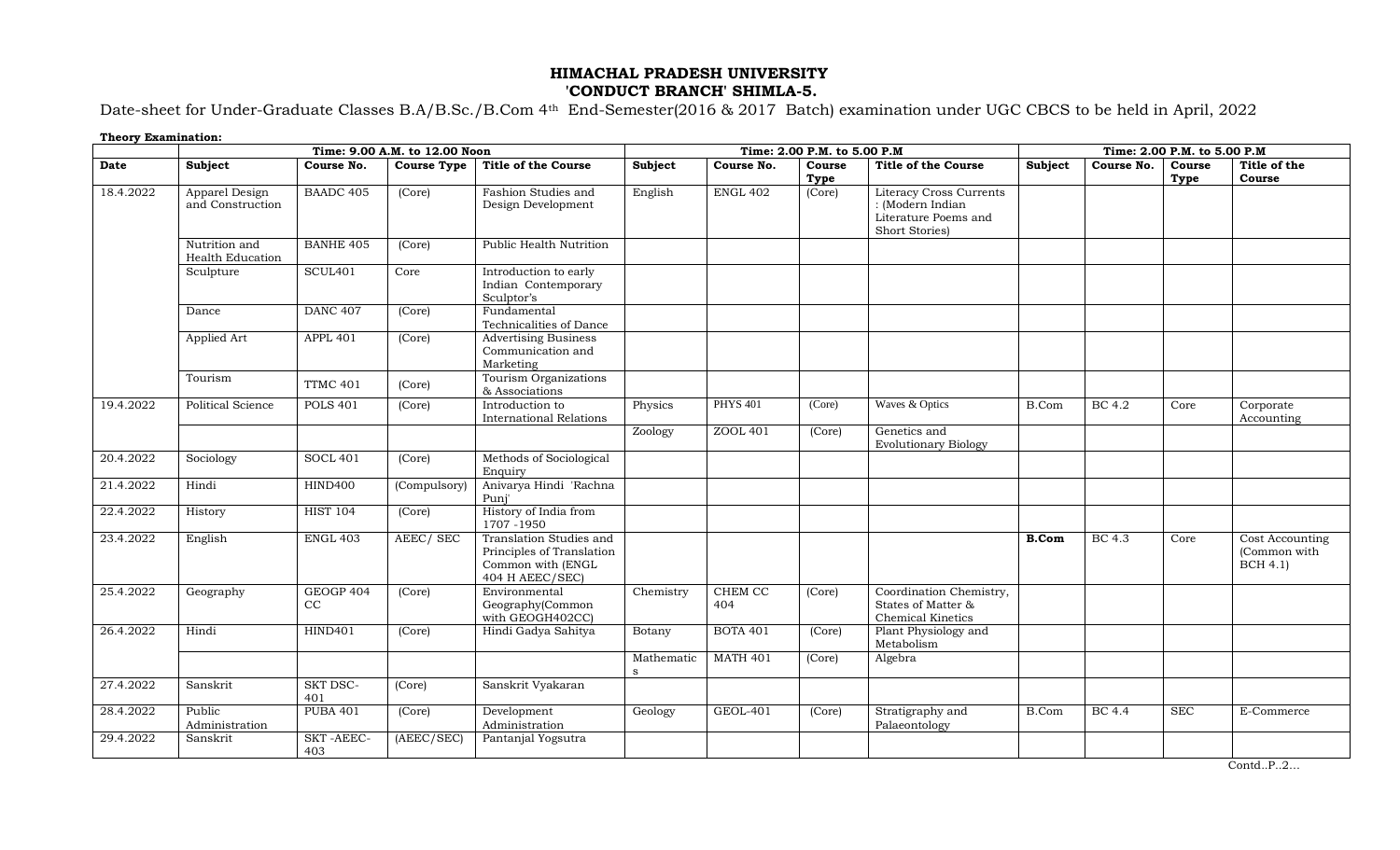|           |                                           | Time: 9.00 A.M. to 12.00 Noon |                |                                                                                                                   |                     | -41<br>Time: 2.00 P.M. to 5.00 P.M |                |                                                             |         | Time: 2.00 P.M. to 5.00 P.M |                |                        |
|-----------|-------------------------------------------|-------------------------------|----------------|-------------------------------------------------------------------------------------------------------------------|---------------------|------------------------------------|----------------|-------------------------------------------------------------|---------|-----------------------------|----------------|------------------------|
| Date      | Subject                                   | Course No.                    | Course<br>Type | <b>Title of the Course</b>                                                                                        | Subject             | Course No.                         | Course<br>Type | <b>Title of the Course</b>                                  | Subject | Course No.                  | Course<br>Type | Title of the<br>Course |
| 30.4.2022 | Economics                                 | <b>ECON 404</b>               | (Core)         | Principles of<br>Macroeconomics-II                                                                                | Painting            | <b>PAIN401</b>                     | (Core)         | Study of Major<br>Western Artist                            |         |                             |                |                        |
| 02.5.2022 | Sanskrit                                  | SKT DSC-402                   | (Core)         | Vyakaran avam<br>Sayojan                                                                                          | Physical<br>Science | <b>BPHS-401</b>                    | (Core)         | Design and Analysis<br>of Algorithms                        |         |                             |                |                        |
|           |                                           |                               |                |                                                                                                                   | Psychology          | <b>BAPSY C 405</b>                 | (Core)         | <b>Statistical Methods</b><br>and Psychological<br>Research |         |                             |                |                        |
| 04.5.2022 | Economics                                 | <b>ECON 416</b>               | (SEC)          | Economy of Himachal<br>Pradesh(Common<br>with ECONH427)                                                           | Botany              | <b>BOTA 402</b>                    | (SEC)          | Nursery and<br>Gardening                                    |         |                             |                |                        |
|           | Geography                                 | GEOGP 402<br>$\rm{SEC}$       | (SEC)          | Remote Sensing and<br>$\mbox{GPS}$                                                                                | Physics             | <b>PHYS 402</b>                    | (SEC)          | <b>Electrical Circuits and</b><br>Network Skills            |         |                             |                |                        |
|           | Mathematics                               | <b>MATH 404</b>               | (SEC)          | Number Theory                                                                                                     | Zoology             | ZOOL 402                           | (SEC)          | Apiculture                                                  |         |                             |                |                        |
|           | Hindi                                     | <b>HIND403</b>                | (SEC)          | Sambhashan Kala                                                                                                   | Geology             | <b>GEOL-402</b>                    | (SEC)          | Environmental<br>Geology                                    |         |                             |                |                        |
|           | History                                   | <b>HIST 120</b>               | (SEC)          | Ethnographic<br>Practices in India:<br>Tradition of<br>Embroidery; Textile<br>Making, Knitting and<br>Handicrafts | Chemistry           | <b>CHEM SEC</b><br>402             | (SEC)          | Fuel Chemistry &<br>Chemistry of<br>Cosmetics & Perfumes    |         |                             |                |                        |
|           | JMC                                       | <b>BJMC PS</b><br>401P        | (SEC)          | Skills for New Media                                                                                              | Botany              | <b>BOTA 403</b>                    | (SEC)          | Floriculture                                                |         |                             |                |                        |
|           | Hindi                                     | <b>HIND402</b>                | (SEC)          | Anuvad Vigyan                                                                                                     | Physics             | <b>PHYS 403</b>                    | (SEC)          | <b>Basic Instrumentation</b><br><b>Skills</b>               |         |                             |                |                        |
|           | History                                   | <b>HIST 119</b>               | (SEC)          | Indian History and<br>Culture                                                                                     | Physical<br>Science | <b>BPHS-402</b>                    | $SEC-II$       | Programming in<br>Visual Basics                             |         |                             |                |                        |
|           | <b>Political Science</b>                  | <b>POLS 402</b>               | (SEC)          | Public Opinion &<br>Survey Research                                                                               |                     | <b>BPHS-403</b>                    |                | Programming in JAVA                                         |         |                             |                |                        |
|           | Economics                                 | <b>ECON 415</b>               | (SEC)          | Research<br>Methodology                                                                                           |                     |                                    |                |                                                             |         |                             |                |                        |
|           | <b>Apparel Design</b><br>and Construction | <b>BAADC 406</b>              | (SEC)          | Apparel Retail                                                                                                    |                     |                                    |                |                                                             |         |                             |                |                        |
|           | Nutrition and<br>Health Education         | <b>BANHE 406</b>              | (SEC)          | Nutrition and Fitness                                                                                             |                     |                                    |                |                                                             |         |                             |                |                        |
|           | Sociology                                 | <b>SOCL 402</b>               | (SEC)          | Sociology of<br>Environment                                                                                       |                     |                                    |                |                                                             |         |                             |                |                        |
|           | Computer<br>Application                   | <b>BACS402</b>                | (SEC)          | Search Engine<br>Optimization                                                                                     |                     |                                    |                |                                                             |         |                             |                |                        |
|           | Physical<br>Education                     | <b>PED 402</b>                | (SEC)          | <b>Sports Training</b>                                                                                            |                     |                                    |                |                                                             |         |                             |                |                        |
|           | Philosophy                                | PHIL402 SEC                   | (SEC)          | Ethics -I                                                                                                         |                     |                                    |                |                                                             |         |                             |                |                        |
|           | Public                                    | <b>PUBA 402</b>               | (SEC)          | Human Resource &                                                                                                  |                     |                                    |                |                                                             |         |                             |                |                        |
|           | Administration                            |                               |                | Logistic Management                                                                                               |                     |                                    |                |                                                             |         |                             |                |                        |
|           | Psychology                                | BAPSY C 406                   | (SEC)          | <b>Making Decisions</b>                                                                                           |                     |                                    |                |                                                             |         |                             |                |                        |
|           | Mathematics                               | <b>MATH 402</b>               | (SEC)          | Vector Calculus                                                                                                   |                     |                                    |                |                                                             |         |                             |                |                        |
|           | Mathematics                               | <b>MATH 403</b>               | (SEC)          | Theory of Equations                                                                                               |                     |                                    |                |                                                             |         |                             |                |                        |

-2-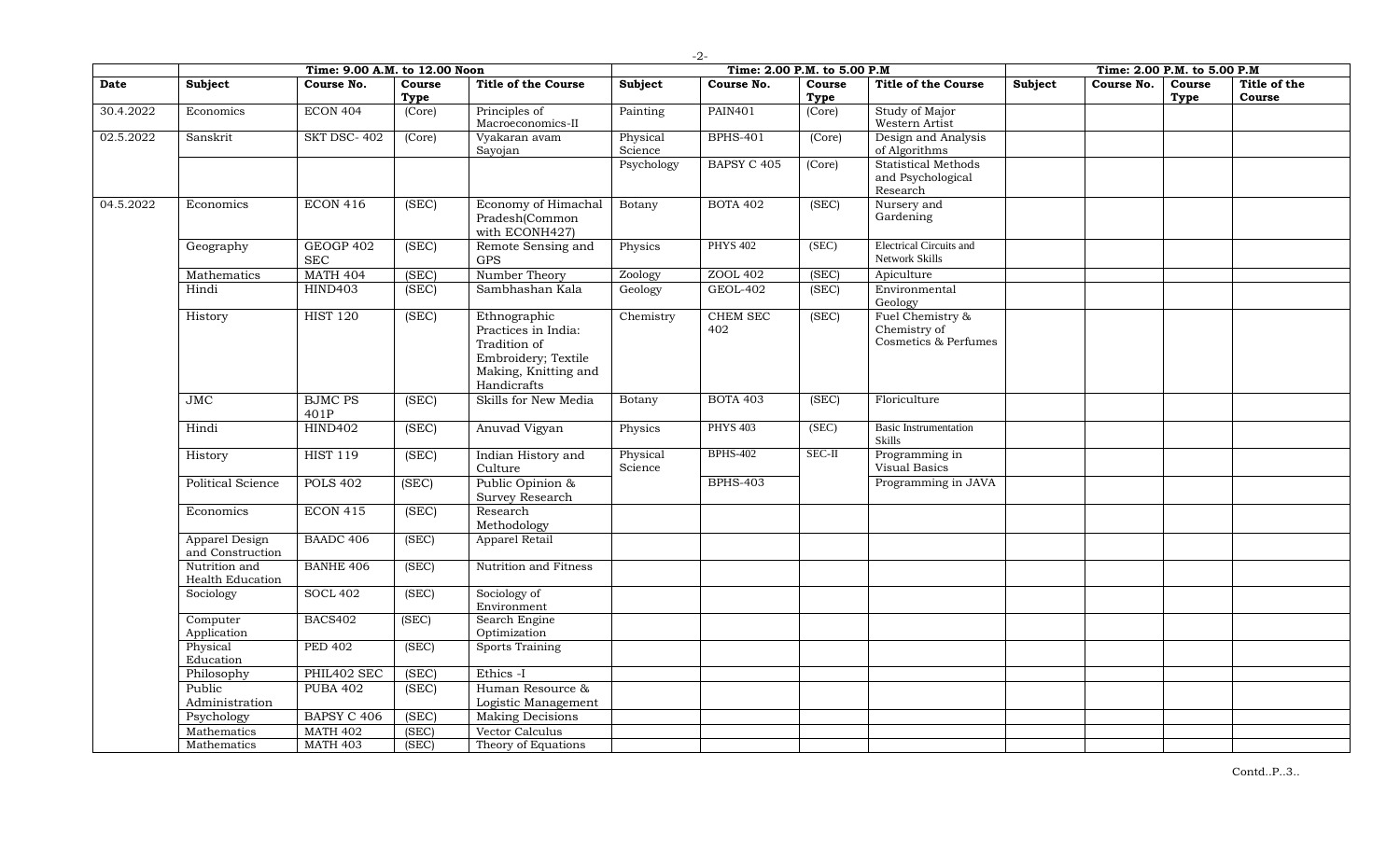|           |                         |                               |                |                                                                                                        |                       | $-3-$                        |                |                              |         |            |                |                        |
|-----------|-------------------------|-------------------------------|----------------|--------------------------------------------------------------------------------------------------------|-----------------------|------------------------------|----------------|------------------------------|---------|------------|----------------|------------------------|
|           |                         | Time: 9.00 A.M. to 12.00 Noon |                |                                                                                                        |                       | Time: 2.00 P.M. to 5.00 P.M. |                | Time: 2.00 P.M. to 5.00 P.M. |         |            |                |                        |
| Date      | Subject                 | Course No.                    | Course<br>Type | Title of the Course                                                                                    | Subject               | Course No.                   | Course<br>Type | Title of the Course          | Subject | Course No. | Course<br>Type | Title of the<br>Course |
| 05.5.2022 | Philosophy              | PHIL404 CC                    | (Core)         | Indian Philosophy-3                                                                                    | Physical<br>Education | <b>PED 401</b>               | (Core)         | Sports Psychology            |         |            |                |                        |
|           | Computer<br>Application | BACS401                       | Core           | Multimedia Systems<br>& Application                                                                    | $_{\rm JMC}$          | BJMC GE 401                  | (GE)           | New Meida Basics             |         |            |                |                        |
|           | Music                   | <b>MUSI 407</b>               | (Core)         | Theory of Indian<br>Music, Medieval<br>Granthas &<br>Contribution of<br>Musicians and<br>Musicologists |                       |                              |                |                              |         |            |                |                        |
|           | JMC                     | BJMC PC 401                   | (Core)         | New Media<br>Communication                                                                             |                       |                              |                |                              |         |            |                |                        |

Dated: Shimla-5, the 11.4.2022

Sd/- Sd/- Deputy Registrar (Conduct) Controller of Examinations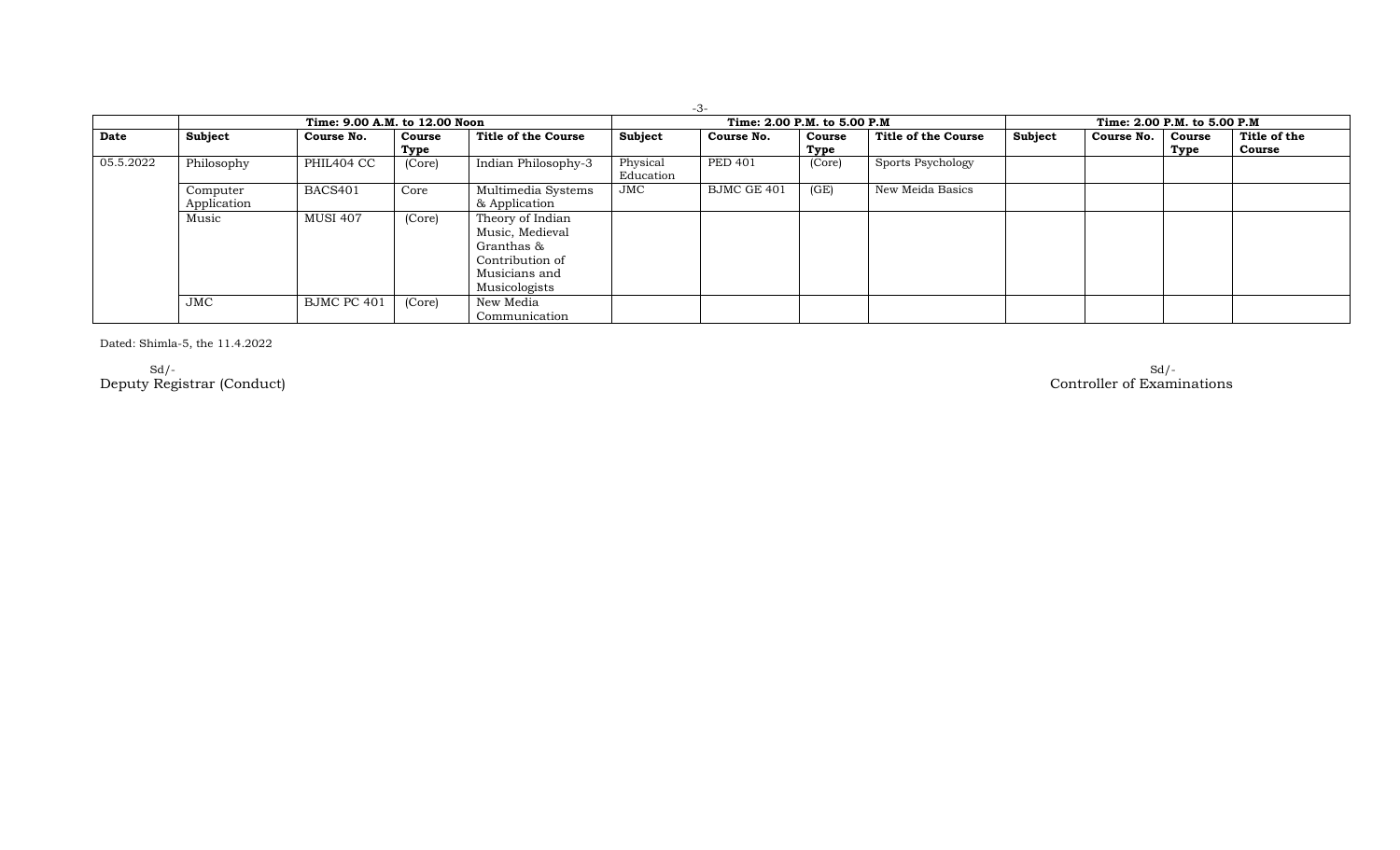## **HIMACHAL PRADESH UNIVERSITY 'CONDUCT BRANCH' SHIMLA-5.**

Date-sheet for Under-Graduate Classes B.A/B.Sc./B.Com 6th End-Semester(2016 & 2017 Batch) examination under UGC CBCS to be held in April, 2022

**.**

| <b>Theory Examination:</b> |                          |                             |                      |                                               |                               |                        |                      |                                                                                                          |         |               |                 |                                                                                                                                   |
|----------------------------|--------------------------|-----------------------------|----------------------|-----------------------------------------------|-------------------------------|------------------------|----------------------|----------------------------------------------------------------------------------------------------------|---------|---------------|-----------------|-----------------------------------------------------------------------------------------------------------------------------------|
|                            |                          | Time: 2.00 P.M. to 5.00 P.M |                      |                                               | Time: 9.00 A.M. to 12.00 Noon |                        |                      | Time: 9.00 A.M. to 12.00 Noon                                                                            |         |               |                 |                                                                                                                                   |
| <b>Date</b>                | Subject                  | Course No.                  | Course<br>Type       | <b>Date</b>                                   | Subject                       | Course No.             | Course<br>Type       | <b>Date</b>                                                                                              | Subject | Course<br>No. | Cours<br>e Type | <b>Date</b>                                                                                                                       |
| 18.4.2022                  | Music                    | <b>MUSI803</b>              | <b>DSE</b>           | <b>HINDUSTANI</b><br><b>MUSIC</b>             | Mathematics                   | MATH601                | <b>DSE</b>           | <b>NUMERICAL</b><br><b>METHODS</b>                                                                       | B.Com   | <b>BC6.1</b>  | <b>DSE</b>      | Corporate Tax Planning<br>a.<br>Banking and Insurance<br>b.<br>Management Accounting<br>c.                                        |
|                            |                          |                             |                      |                                               |                               | MATH602                | <b>DSE</b>           | <b>COMPLEX</b><br><b>ANALYSIS</b>                                                                        |         |               |                 |                                                                                                                                   |
|                            |                          |                             |                      |                                               |                               | MATH603                | <b>DSE</b>           | <b>LINEAR</b><br>PROGRAMMING                                                                             |         |               |                 |                                                                                                                                   |
| 19.4.2022                  | Public<br>Administration | <b>PUBA0602</b>             | $\operatorname{DSE}$ | Public Policy &<br>Administration in<br>India | Philosophy                    | <b>PHIL 602</b>        | <b>DSE</b>           | Western philosophy-2                                                                                     |         |               |                 |                                                                                                                                   |
|                            |                          | <b>PUBA 603</b>             |                      | Public Finance &<br>Administration            | Botany                        | <b>BOT A601</b>        | <b>DSE</b>           | Cell and Molecular<br><b>Biology</b>                                                                     |         |               |                 |                                                                                                                                   |
|                            |                          |                             |                      |                                               |                               | BOTA602                | <b>DSE</b>           | Bioinformatics                                                                                           |         |               |                 |                                                                                                                                   |
|                            |                          |                             |                      |                                               |                               | <b>BOTA 603</b>        | <b>DSE</b>           | Genetics & Plant<br><b>Breeding</b>                                                                      |         |               |                 |                                                                                                                                   |
| 20.4.2022                  | English                  | <b>ENGL 603</b>             | AEEC/<br><b>SEC</b>  | <b>Business</b><br>Communication              | Physics                       | <b>PHYS601</b>         | <b>DSE</b>           | <b>NUCLEAR AND</b><br>PARTICLE PHYSICS                                                                   |         |               |                 |                                                                                                                                   |
|                            |                          |                             |                      |                                               |                               | <b>PHYS602</b>         | $\operatorname{DSE}$ | <b>QUANTUM</b><br><b>MECHANICS</b>                                                                       |         |               |                 |                                                                                                                                   |
| 21.4.2022                  | Political<br>Science     | <b>POLS 602</b>             | <b>DSE</b>           | Democracy and<br>Governance                   | Zoology                       | ZOOL 601               | <b>DSE</b>           | <b>INSECT, VECTORS</b><br>AND DISEASES                                                                   |         |               |                 |                                                                                                                                   |
|                            |                          | <b>POLS 603</b>             | <b>DSE</b>           | Understanding<br>Globalization                |                               | ZOOL 602               | <b>DSE</b>           | <b>IMMUNOLOGY</b>                                                                                        |         |               |                 |                                                                                                                                   |
|                            |                          |                             |                      |                                               |                               | ZOOL 603               | <b>DSE</b>           | <b>REPRODUCTIVE</b><br><b>BIOLOGY</b>                                                                    |         |               |                 |                                                                                                                                   |
| 22.4.2022                  |                          |                             |                      |                                               | Journalism                    | BJMCPD601P             | <b>DSE</b>           | Introduction to Photo<br>Journalism                                                                      | B.Com   | BC6.2         | <b>DSE</b>      | <b>International Business</b><br>a.<br>Office Management and<br>b.<br>Secretarial Practice<br>Fundamentals of<br>c.<br>Investment |
| 23.4.2022                  | Sociology                | SOCL602                     | $\operatorname{DSE}$ | Social Stratification                         | Chemistry                     | CHEM DSE<br>604        | <b>DSE</b>           | Chemistry of Main<br>group Elements,<br>Theories of acids and<br><b>Bases</b>                            |         |               |                 |                                                                                                                                   |
|                            |                          | SOCL603                     |                      | Gender and Sexuality                          |                               | <b>CHEM DSE</b><br>605 |                      | Organometallics,<br>Bioinorganic<br>Chemistry,<br>Polynuclear<br>Hydrocarbons and<br>UV, IR Spectroscopy |         |               |                 |                                                                                                                                   |
|                            |                          |                             |                      |                                               |                               | <b>CHEM DSE</b><br>606 |                      | Molecules of Life                                                                                        |         |               |                 |                                                                                                                                   |

Contd..P..2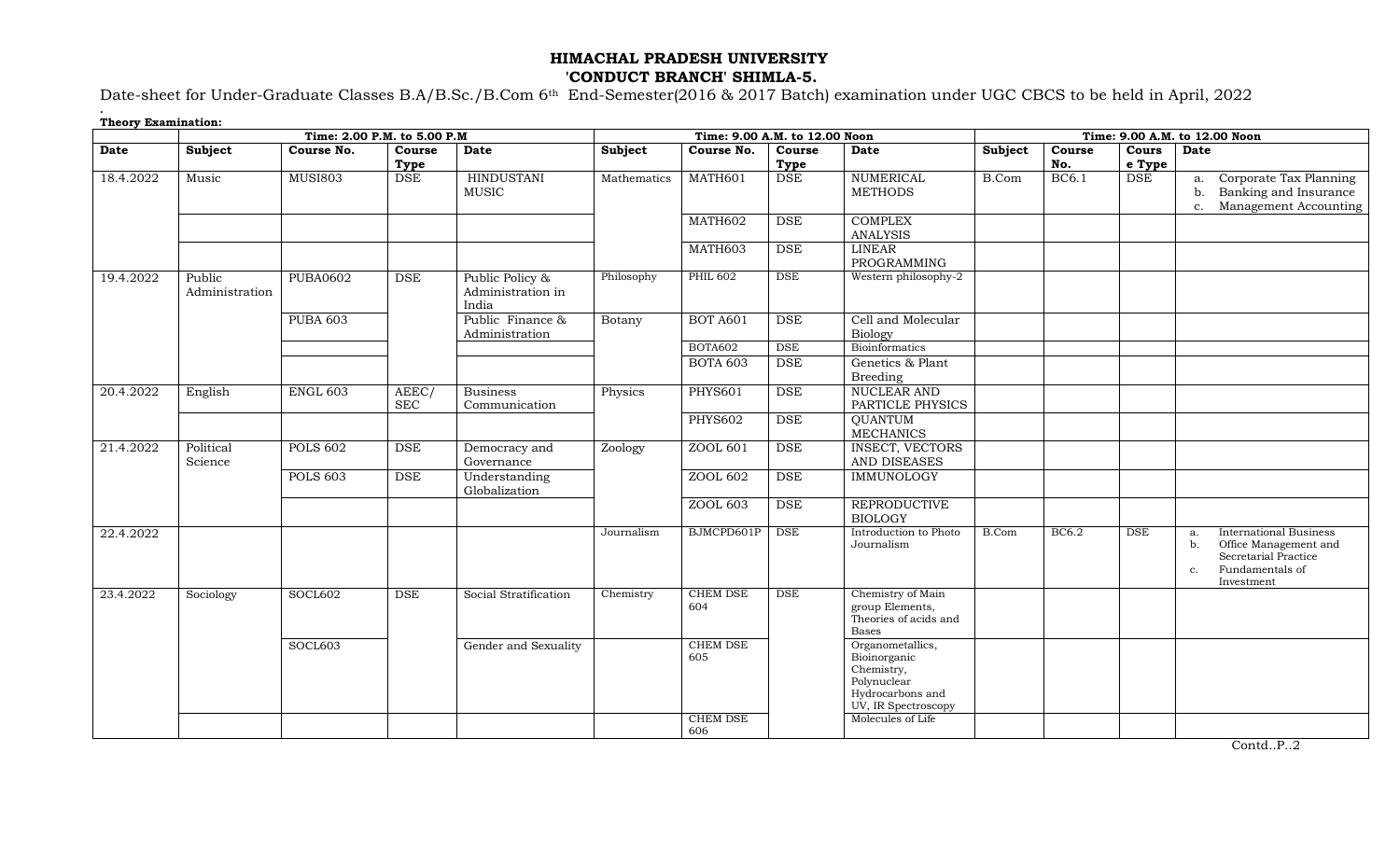|           |                                    | Time: 2.00 P.M. to 5.00 P.M |                |                                                                                     |                         |                           | Time: 9.00 A.M. to 12.00 Noon |                                                                        |         |              |                | Time: 9.00 A.M. to 12.00 Noon        |  |
|-----------|------------------------------------|-----------------------------|----------------|-------------------------------------------------------------------------------------|-------------------------|---------------------------|-------------------------------|------------------------------------------------------------------------|---------|--------------|----------------|--------------------------------------|--|
| Date      | Subject                            | Course No.                  | Course<br>Type | Title of the Course                                                                 | Subject                 | Course No.                | Course<br>Type                | Title of the Course                                                    | Subject | Course No.   | Course<br>Type | Title of the Course                  |  |
| 25.4.2022 | History                            | <b>HIST108</b>              | <b>DSE</b>     | Patterns of<br>Capitalism in<br>Europe: c. 16th<br>Century to early 20th<br>Century | Computer<br>Application | <b>BACS605</b>            | <b>DSE</b>                    | Software Engineering                                                   | B.Com   | <b>BC6.3</b> | <b>SEC</b>     | Personal Selling and<br>Salesmanship |  |
|           |                                    | <b>HIST109</b>              | <b>DSE</b>     | Society and Economy<br>of Modern Europe:<br>15th-18th Century                       |                         |                           |                               |                                                                        |         |              |                |                                      |  |
|           |                                    | <b>HIST110</b>              | <b>DSE</b>     | Political History of<br>Modern Europe: 15th-<br>18th Century                        |                         |                           |                               |                                                                        |         |              |                |                                      |  |
| 26.4.2022 | Sanskrit                           | SKT-AEEC-601                | AEEC/SEC       | Bhartiya<br>Vastushastra                                                            | Psychology              | BAPSYC611                 | <b>DSE</b>                    | Health and Well-being                                                  |         |              |                |                                      |  |
| 27.4.2022 | Political Science                  | <b>POLS601</b>              | <b>SEC</b>     | Conflict and Peace<br>Building                                                      | Botany                  | <b>BOTA 605</b>           | <b>SEC</b>                    | Mushroom Cultivation<br>Technology                                     |         |              |                |                                      |  |
|           | Public<br>Administration           | <b>PUBA 601</b>             | <b>SEC</b>     | Stress & Time<br>Management                                                         | Botany                  | <b>BOTA 604</b>           | <b>SEC</b>                    | Plant Diversity and<br>Human Welfare                                   |         |              |                |                                      |  |
|           | Geography                          | GEOGP604SEC                 | SEC            | Field Techniques &<br><b>Survey Based Project</b><br>Report                         | Zoology                 | ZOOL 604                  | <b>SEC</b>                    | <b>AQUARIUM FISH</b><br><b>KEEPING</b>                                 |         |              |                |                                      |  |
|           | Philosophy                         | <b>PHIL 604</b>             | <b>SEC</b>     | <b>Applied Ethics</b>                                                               |                         | ZOOL 605                  | <b>SEC</b>                    | <b>RESEARCH</b><br>METHODOLOGY                                         |         |              |                |                                      |  |
|           | Psychology                         | BAPSYC610                   | <b>SEC</b>     | Application of social<br>psychology                                                 | Geology                 | <b>GEOL 602</b>           | <b>SEC</b>                    | Photo Geology and<br>Remote Sensing                                    |         |              |                |                                      |  |
|           | Apparel Design and<br>Construction | BAADC 610                   | SEC            | Fashion Event<br>Management                                                         | Mathematics             | MATH605                   | <b>SEC</b><br><b>SEC</b>      | Transportation and<br>Game Theory                                      |         |              |                |                                      |  |
|           | Nutrition and<br>Health Education  | <b>BANHE 610</b>            | <b>SEC</b>     | Food and Nutrition                                                                  | Physical<br>Science     | MATH606<br><b>BPHS601</b> | <b>SEC</b>                    | <b>Graph Theory</b><br><b>Basics of Database</b><br>Management Systems |         |              |                |                                      |  |
|           |                                    |                             |                |                                                                                     |                         | <b>BPHS602</b>            | <b>SEC</b>                    | System Analysis and<br>Design                                          |         |              |                |                                      |  |
|           | Tourism                            | TTMC602                     | <b>SEC</b>     | Skilling for Media<br>and Journalism in<br>Tourism                                  | History                 | <b>HIST123</b>            | <b>SEC</b>                    | Orality and Oral<br>Culture in India                                   |         |              |                |                                      |  |
|           |                                    | TTMC603                     | <b>SEC</b>     | Hotel & Resort<br>Management                                                        | Economics               | ECON619                   | <b>SEC</b>                    | Demography                                                             |         |              |                |                                      |  |
|           | Journalism                         | BJMCPS601                   | <b>SEC</b>     | Film Appreciation<br>Skills                                                         |                         | ECON620                   | <b>SEC</b>                    | Money and Financial<br>Markets                                         |         |              |                |                                      |  |
| 28.4.2022 | English                            | <b>ENGL 602</b>             | <b>DSE</b>     | Academic Writing<br>and Composition                                                 |                         |                           |                               |                                                                        | B.Com   | <b>BC6.4</b> | GE             | Indian Economy                       |  |

Contd..P…3…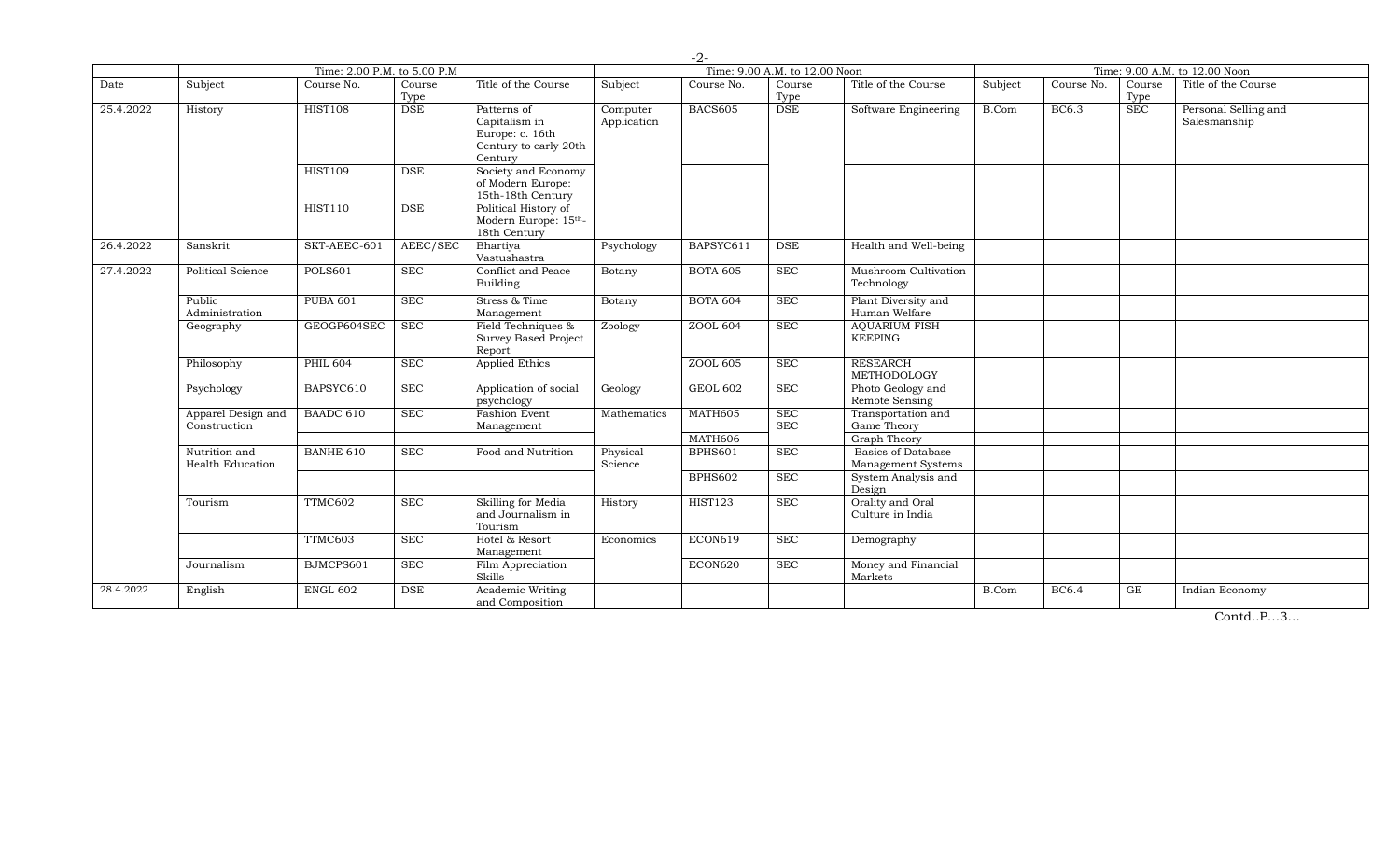|           | Time: 2.00 P.M. to 5.00 P.M        |                  |                      |                                                   |                                       | Time: 9.00 A.M. to 12.00 Noon | Time: 9.00 A.M. to 12.00 Noon |                                                                     |         |               |                |                     |
|-----------|------------------------------------|------------------|----------------------|---------------------------------------------------|---------------------------------------|-------------------------------|-------------------------------|---------------------------------------------------------------------|---------|---------------|----------------|---------------------|
| Date      | Subject                            | Course No.       | Course<br>Type       | Title of the Course                               | Subject                               | Course No.                    | Course<br>Type                | Title of the Course                                                 | Subject | Course<br>No. | Course<br>Type | Title of the Course |
| 29.4.2022 | Economics                          | <b>ECON610</b>   | <b>DSE</b>           | International Economics (Common<br>with ECONH621) | Geology                               | <b>GEOL 601</b>               | <b>DSE</b>                    | Elements of Applied Geology                                         |         |               |                |                     |
|           |                                    | ECON611          | <b>DSE</b>           | Mathematical Economics                            | Apparel<br>Design and<br>Construction | <b>BAADC</b><br>611           | <b>DSE</b>                    | Apparel Construction                                                |         |               |                |                     |
|           |                                    |                  |                      |                                                   | Nutrition and<br>Health<br>Education  | <b>BANHE</b><br>611           | <b>DSE</b>                    | Therapeutic Nutrition                                               |         |               |                |                     |
|           |                                    |                  |                      |                                                   | Sculpture                             | SCUL601                       | Core                          | Western Contemporary Sculptors                                      |         |               |                |                     |
|           |                                    |                  |                      |                                                   | Dance                                 | <b>DANC 803</b>               | <b>DSE</b>                    | Kathak Dance                                                        |         |               |                |                     |
|           |                                    |                  |                      |                                                   | Painting                              | <b>PAIN601</b>                | Core                          | Study of Major Indian Artist II                                     |         |               |                |                     |
|           |                                    |                  |                      |                                                   | Applied Art                           | APPL601                       | Core                          | Introduction to Applied Art-II<br>(Marketing Research and Painting) |         |               |                |                     |
|           |                                    |                  |                      |                                                   | Physical<br>Education                 | <b>PED602</b>                 | <b>DSE</b>                    | Methods of Teaching in Physical<br>Education                        |         |               |                |                     |
|           |                                    |                  |                      |                                                   | Physical<br>Education                 | <b>PED603</b>                 | DSE                           | Officiating and Coaching                                            |         |               |                |                     |
| 30.4.2022 | Political Science                  | <b>POLS 604</b>  | GE                   | Human Rights, Gender and<br>Environment           | History                               | <b>HIST114</b>                | GE                            | Gender and Education in India                                       |         |               |                |                     |
|           | Sociology                          | SOCL604          | GE                   | Economy and Society                               |                                       | <b>HIST115</b>                |                               | History of Indian Journalism:<br>Colonial and Post Colonial Period  |         |               |                |                     |
|           | Economics                          | ECON625          | GE                   | Economic Systems                                  |                                       | <b>HIST116</b>                |                               | Cultures in the Subcontinent                                        |         |               |                |                     |
|           |                                    | ECON626          | GE                   | Contemporary Issues in Indian<br>Economy - II     | English                               | <b>ENGL 601</b>               | GE                            | Language, Literature and Culture                                    |         |               |                |                     |
|           | Geography                          | GEOGP602<br>GE   | GE                   | Sustainability and Development                    |                                       |                               |                               |                                                                     |         |               |                |                     |
|           | Hindi                              | <b>HIND604</b>   | GE                   | Sarajnatmak lekhan ke vividh kshetr               | Public<br>Administratio               | <b>PUBA 604</b>               | GE                            | E-Governance                                                        |         |               |                |                     |
|           | Apparel Design and<br>Construction | BAADC 612        | GE                   | Fashion Design and Development                    | Sanskrit                              | SKT-GE-<br>603                | GE                            | Bhasha Vigyan ke mool bhut<br>sidhanth                              |         |               |                |                     |
|           | Nutrition and<br>Health Education  | <b>BANHE 612</b> | GE                   | Nutrition: A Lifespan Approach                    | Philosophy                            | <b>PHIL602</b>                | GE                            | Yoga                                                                |         |               |                |                     |
|           | Tourism                            | TTMC605          | GE                   | Transport service in Tourism                      | Mathematics                           | MATH607                       | GE                            | Descriptive Statistics and<br>Probability Theory                    |         |               |                |                     |
|           | Physical Education                 | <b>PED604</b>    | GE                   | Yoga                                              | Psychology                            | BAPSYC61<br>$\overline{2}$    | GE                            | Psychology of Gender                                                |         |               |                |                     |
|           | Journalism                         | BJMCGE60         | GE                   | Introduction to Visual<br>Communication           |                                       |                               |                               |                                                                     |         |               |                |                     |
|           | Computer<br>Application            | <b>BACS606</b>   | GE                   | Multimedia and Web Design                         |                                       |                               |                               |                                                                     |         |               |                |                     |
| 02.5.2022 | Sanskrit                           | SKT-DSE-<br>602  | $\operatorname{DSE}$ | Sahityeck samalochana                             | Physical<br>Science                   | <b>BPHS 603</b>               | <b>DSE</b>                    | Database Applications                                               |         |               |                |                     |
|           |                                    |                  |                      |                                                   |                                       | <b>BPHS604</b>                | <b>DSE</b>                    | <b>Computer Networks</b>                                            |         |               |                |                     |
|           |                                    |                  |                      |                                                   | Geography                             | GEOGP602<br>$-1$ DSE $-$      | <b>DSE</b>                    | Disaster Management                                                 |         |               |                |                     |
|           |                                    |                  |                      |                                                   |                                       | GEOGP602<br>$-2$ DSE $-$      |                               | Geography of Tourism                                                |         |               |                |                     |

Contd….p..4..